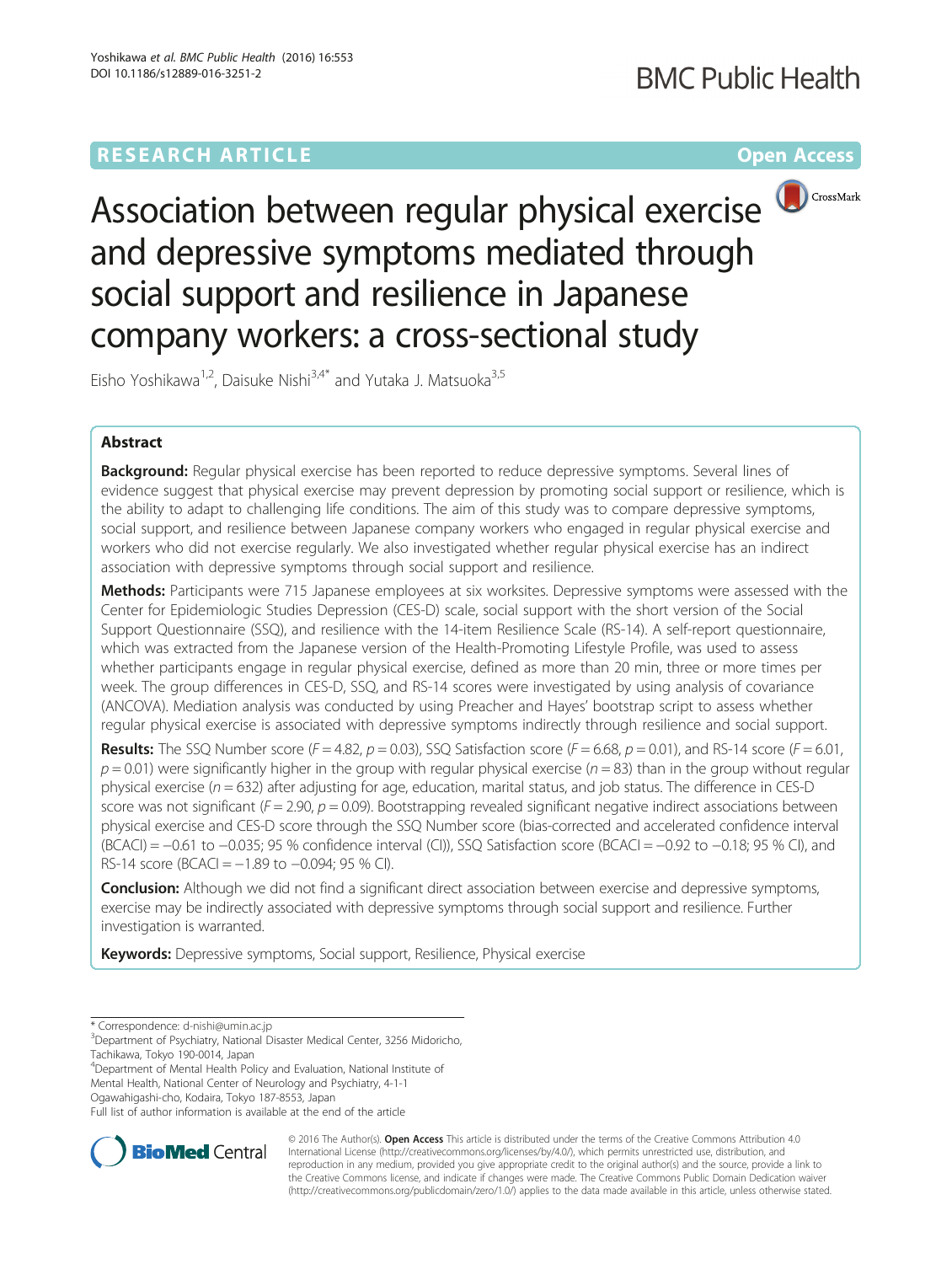# Background

Depressive symptoms are common in the workplace and can result in outcomes such as suicide, impaired job performance [\[1](#page-6-0)], long absences due to sickness [\[2](#page-6-0)], and the need to pay disability pensions [\[3](#page-6-0)]. Depressive symptoms therefore represent a substantial economic burden to society [\[4](#page-6-0), [5](#page-6-0)]. Preventing the development of depressive symptoms in the workplace is therefore of great importance for both employees and employers, as well as for society as a whole. Depressive symptoms in the workplace have been associated with psychosocial factors, such as poor social support and job strain, defined as high demands and low decision latitude in the workplace [[6](#page-6-0)].

Accumulated evidence has shown that moderateintensity regular physical exercise has beneficial effects on depressive symptoms, as well as diseases such as type 2 diabetes and coronary heart disease. A meta-analysis revealed that exercise has moderate beneficial effects on depressive disorders [\[7](#page-6-0)], and several studies have suggested that exercise can reduce the risk of depressive symptoms in the workplace [\[8](#page-6-0), [9\]](#page-7-0). Guidelines for the treatment of depressive disorders developed by the Japanese Society of Mood Disorders recommend exercise three or more times per week for mild depressive disorders [[10](#page-7-0)], although the precise dose of physical exercise needed to treat depression remains elusive.

Both biological factors and psychosocial factors have been proposed as possible mechanisms for the beneficial effect of regular physical exercise on depression. Social support is an important preventive factor for depressive symptoms [[11](#page-7-0)–[13](#page-7-0)]. Physical exercise is often undertaken in a social environment, leading to the 'social interaction' hypothesis [\[14](#page-7-0)]. For example, contact with the person supervising the exercise in interventional trials of exercise may have provided social support, resulting in improvement of depressive symptoms [[15](#page-7-0)–[17\]](#page-7-0). As discussed in systematic reviews of the effects of physical exercise interventions on depressive symptoms, a number of studies did not control for variables such as social support, although participants were required to exercise under supervision or in group situations [[7](#page-6-0), [14, 16](#page-7-0)]. Thus, physical exercise may prevent depression by promoting social support.

Resilience, which is defined as a dynamic process and the ability to adapt to challenging life conditions [\[18](#page-7-0)–[20](#page-7-0)], is key to adapting to the daily psychological burden in the workplace and to preventing the development of depressive symptoms. Resilience has been negatively associated with depressive symptoms, and positively associated with emotional regulation [\[21](#page-7-0), [22](#page-7-0)]. Compared with persons with low resilience scores, persons with high resilience scores were reported to have more positive emotions even in stressful situations [\[22](#page-7-0)] and to have more emotional flexibility in response to a rapidly changing stressful psychological task [[23](#page-7-0)]. Resilience is also associated with

quick recovery from cardiovascular arousal [\[22\]](#page-7-0). Exercise has been shown to have effects similar to those of resilience. It is well recognized that physical exercise has a beneficial effect on positive mood [[24](#page-7-0)]. Childs and de Wit demonstrated that those who reported exercising at least once per week also reported a lesser decline in positive affect after an emotional stress task than those who did not report physical exercise [\[25\]](#page-7-0). A meta-analysis demonstrated a positive effect of acute aerobic exercise on stressrelated blood pressure responses [[26](#page-7-0)]. Furthermore, exercise increases brain-derived neurotrophic factor, which protects neurons in regions of the brain such as the striatum and hippocampus in stressful situations [[27](#page-7-0), [28](#page-7-0)]. Zschucke et al. demonstrated that physical exercise activated the hippocampus, inactivated the prefrontal cortex, and reduced the cortisol response to an emotional task. Physical exercise might thus enhance resilience by regulating the hypothalamic-pituitary-adrenal axis to buffer the effect of daily stress [\[29](#page-7-0)]. Physical exercise may therefore prevent depression by promoting resilience. To the best our knowledge, however, no studies have investigated the association of regular physical exercise and resilience by using a validated resilience scale.

The aim of this study was to investigate differences in depressive symptoms, social support, and resilience between a group of Japanese company workers who engaged in regular physical exercise and a group of workers who did not and to determine whether regular physical exercise has an indirect association with depressive symptoms through social support and resilience.

# Methods

# Participants

We conducted a research in 6 workplaces in Kanto area of a company which agreed to cooperate. We instructed occupational health staffs in 6 workplaces of a company, and they explained the details of research to the company workers in face-to-face interviews. Participants were provided with a written explanation of the research, a consent form, and the self-report questionnaires by the company's occupational health staff. Workers who agreed to participate in this study provided consent by returning the consent form and questionnaires by postal mail. This study was conducted by using a database which was collected in a previous study [[20, 30](#page-7-0)]. Of the 15,071 workers at six separate worksites of a large company located in an urban area of Japan, 2159 workers (13.4 %) were approached. Among them, 741 (34.3 %) agreed to participate in the study. We excluded 26 participants with missing responses to items related to the subscales used, leaving 715 participants for analysis in this study. The workers who did not participate did not differ significantly from the participants in terms of age or sex.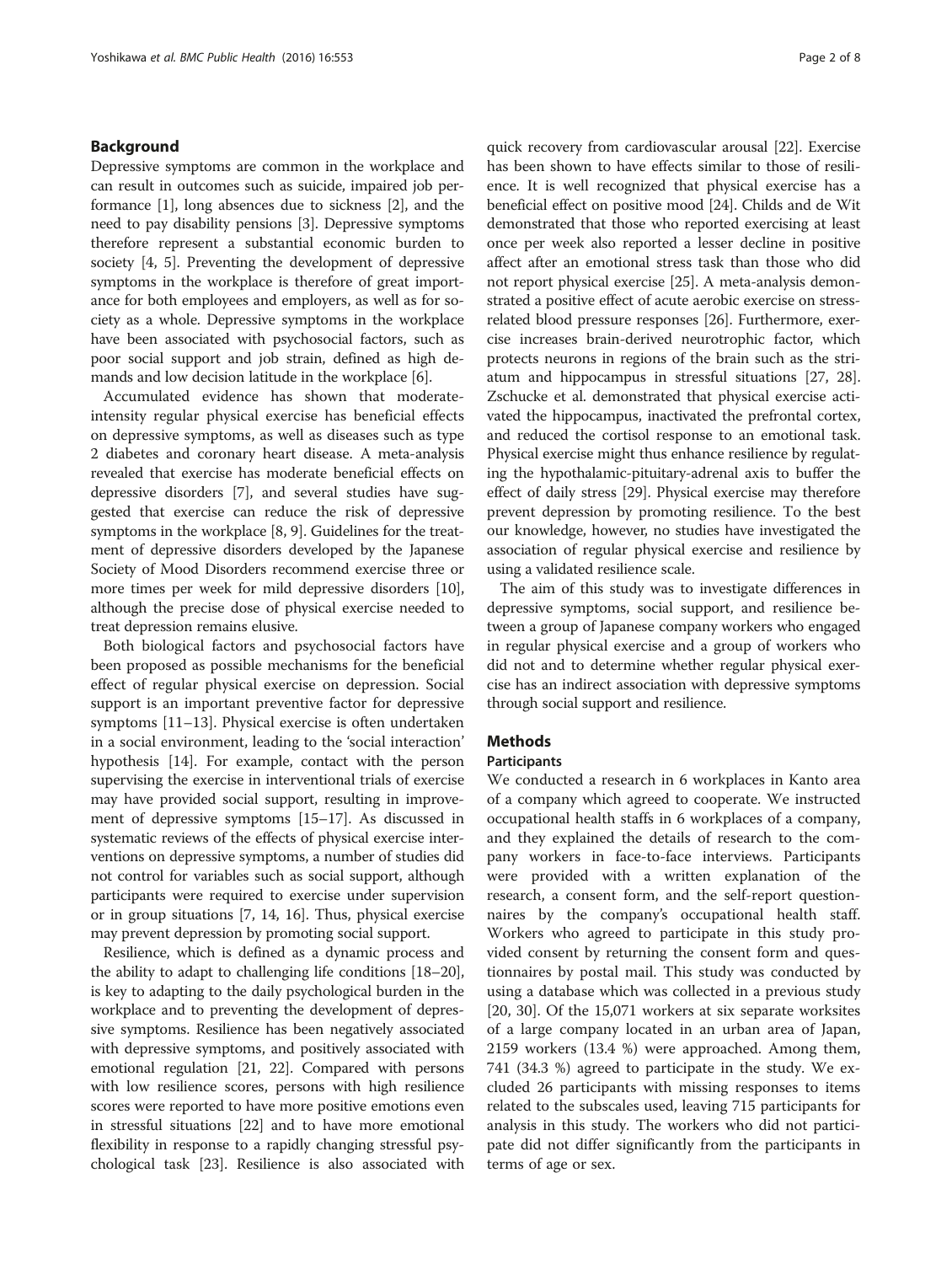### Measures

Demographic information on sex, marital status, educational attainment, and job status were collected by selfreport.

### Assessment of depressive symptoms

The Center for Epidemiologic Studies Depression (CES-D) questionnaire was administered to assess depressive symptoms. CES-D is a self-report questionnaire consisting of 20 items, and the scores are summed to yield a total score between 0 and 60, with a higher score indicating more severe depressive symptoms. This scale is one of the most widely used scales to assess depressive symptoms in the past week [[31](#page-7-0)]. The reliability and validity of the Japanese version have been verified [\[32\]](#page-7-0).

### Assessment of social support

The short version of the Social Support Questionnaire (SSQ) was administered to assess social support. The short version of SSQ consists of six items with 12 questions [\[33](#page-7-0)]. Each item has two parts. The first part assesses the number of others to whom the individual feels he or she can turn in times of need in various situations. The second part measures the individual's degree of satisfaction with the perceived support available in that particular situation. Responses are rated on a 6-point Likert scale  $(1 = "very dissat-)$ isfied";  $6 =$  "very satisfied,"). Two scores are obtained: the SSQ Number score for the perceived number of social supports, and the SSQ Satisfaction score for satisfaction with the social support that is available. The scores for each participant were calculated by averaging the scores of all items. Sarason et al. developed the SSQ as a reliable, valid, and convenient index of social support [[34\]](#page-7-0). The Japanese version of the SSQ has been verified to be reliable and valid [\[35](#page-7-0)].

#### Assessment of resilience

The 14-item Resilience Scale (RS-14) was administered to assess resilience. The RS-14 is an abbreviated version of the Resilience Scale (RS), which is a self-report questionnaire consisting of 25 items that measure the degree of individual resilience [[18\]](#page-7-0). Each item is rated on a 7-point Likert scale (total score range, 14–98), with a higher score indicating more resilience [\[18](#page-7-0)]. The RS was developed through a qualitative study of people who had experienced a recent loss (e.g., of a spouse, health, or employment) and had adapted successfully [[18](#page-7-0), [36](#page-7-0)–[40](#page-7-0)]. The RS scale was recommended as an excellent and widely used scale to assess psychological resilience in a review by Ahern [[41\]](#page-7-0). The RS-14 strongly correlates with the RS. The reliability and validity of the Japanese version have been verified [\[42\]](#page-7-0).

# Assessment of frequency of physical exercise

To evaluate physical exercise habits, we extracted a single item from the Japanese version of the Health-Promoting Lifestyle Profile [[43](#page-7-0)]. Physical exercise was assessed with a frequency question: "The next question is about your physical exercise habits. In the last six months, how often did you do relatively hard exercise for more than 20 min, such as jogging or running, cycling, aerobics, and stepping exercise?." Four response options were given for each question: 1) never, 2) 1–3 times a month, 3) 1–2 times a week, and 4) 3 or more times per week.

### Statistical analysis

All of the analyses were performed using SPSS, version 23 (SPSS Inc., Chicago). Alpha levels were all set at  $p < 0.05$ . We divided the participants into two groups based on their frequency of relatively hard exercise: those exercising more than 20 min, three or more times per week, were defined as the regular physical exercise group, and all others were defined as the group without regular exercise. We also dichotomized the participants by demographic data, as follows: marital status into whether married or not, educational attainment into whether graduated from college or university or not, and job status into whether in a management position or not. Age was compared between the two groups with Student's  $t$  test. Differences in the categorical variables of marital status, educational attainment, and job status were analyzed with chi-square tests or Fisher's exact test. The group differences in CES-D score, SSQ Number score, SSQ Satisfaction score, and RS-14 score were compared between the groups with and without regular physical exercise after adjusting for age, sex, marital status, educational attainment, and job status by using analysis of covariance (ANCOVA).

Additionally, to investigate indirect associations between regular physical exercise and depressive symptoms through social support and resilience, we conducted a mediation analysis using the statistical analysis framework defined by Baron and Kenny [[44](#page-7-0)], as follows. First, a regression analysis was conducted to evaluate the c path (Fig. [1](#page-3-0)), in which CES-D score was the dependent variable and regular physical exercise was the independent variable. Second, regression analysis was conducted to evaluate the  $a_n$  paths; each mediator variable (*n* = 1: SSQ Number score;  $n = 2$ : SSQ Satisfaction score;  $n = 3$ : RS-14 score) was entered as a dependent variable, and regular physical exercise was the independent variable. Third, regression analysis was conducted to evaluate the  $b_n$  paths and  $c'$  path, with CES-D score as the dependent variable and each mediator variable as an independent variable. Next, the sizes of the indirect associations between regular physical exercise and the CES-D score through SSQ Number score  $(a_1 \times b_1)$ , SSQ Satisfaction score  $(a_2 \times b_2)$ , and RS-14 score  $(a_3 \times b_3)$  were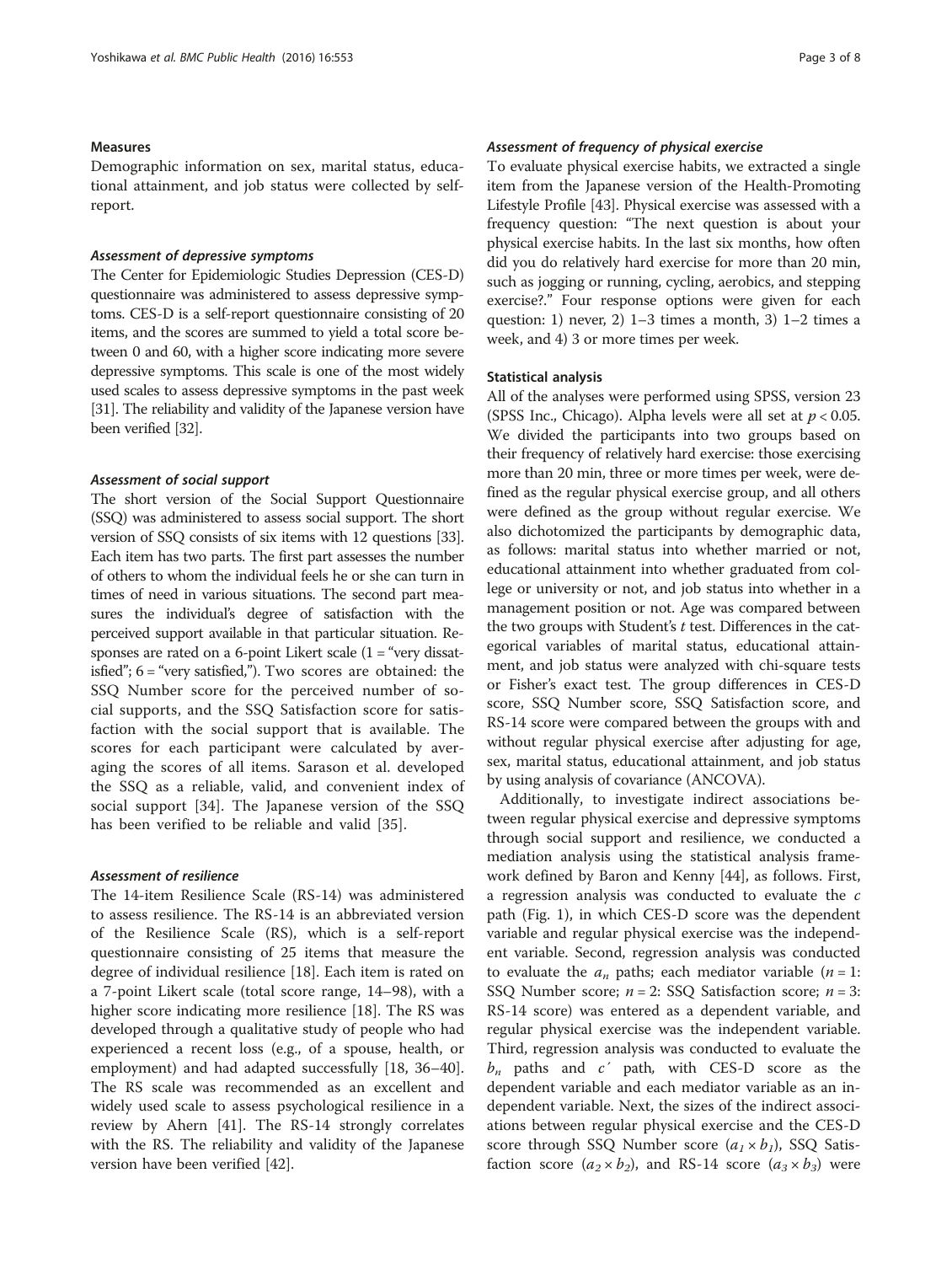<span id="page-3-0"></span>

estimated, using a bias-corrected bootstrapping method [[45\]](#page-7-0) with 5000 replications, and bootstrap 95 % confidence intervals (CIs) were obtained. The mediation model and any indirect associations were assessed by using Preacher and Hayes' bootstrap script for SPSS [[45\]](#page-7-0), which can handle nonparametric data. The CES-D score was the dependent variable; regular physical exercise was entered as the independent variable; the RS-14, SSQ Number, and SSQ Satisfaction scores were entered as mediator variables; and age, sex, marital status, educational attainment, and job status were entered as control variables. When the bootstrap 95 % CI did not include zero, the indirect association was taken to be significant, equivalent to testing for significance at the 0.05 level.

# Results

### **Demographics**

All 715 participants were Japanese. Other demographic characteristics, and mean scores in the CES-D, SSQ, and RS-14 instruments, are shown in Table 1. In a univariate analysis of background variables and regular physical exercise, only low educational attainment was significantly associated with regularly engaging in physical exercise  $(p < 0.01;$  Table [2](#page-4-0)).

# Regular physical exercise and depressive symptoms, social support, and resilience

There was no significant difference in CES-D score between the group with regular physical exercise and the group without regular physical exercise  $(F = 2.90, p = 0.09;$ Table [3](#page-4-0)). The group with regular physical exercise had significantly higher SSQ Number score  $(F = 4.82, p = 0.03)$ ,

Table 1 Demographic characteristics

|                           |                                         | <b>Number</b> | Percent |
|---------------------------|-----------------------------------------|---------------|---------|
| Regular physical exercise | Yes                                     | 83            | (11.3)  |
| Sex                       | Male                                    | 596           | (83.4)  |
| Marital status            | Married                                 | 466           | (65.2)  |
| Educational attainment    | Graduated from university<br>or college | 590           | (82.5)  |
| Job status                | Management position                     | 67            | (9.4)   |
|                           |                                         | Mean          | SD      |
| Age                       |                                         | 39.9          | 9.4     |
| CES-D                     |                                         | 10.3          | 7.6     |
| SSQ(Number)               |                                         | 3.9           | 2.4     |
| SSQ(Satisfaction)         |                                         | 4.7           | 1.0     |
| <b>RS-14</b>              |                                         | 64.0          | 11.2    |

CES-D Center for Epidemiologic Studies Depression, RS-14 14-item Resilience Scale, SSQ social support questionnaire, SD standard deviation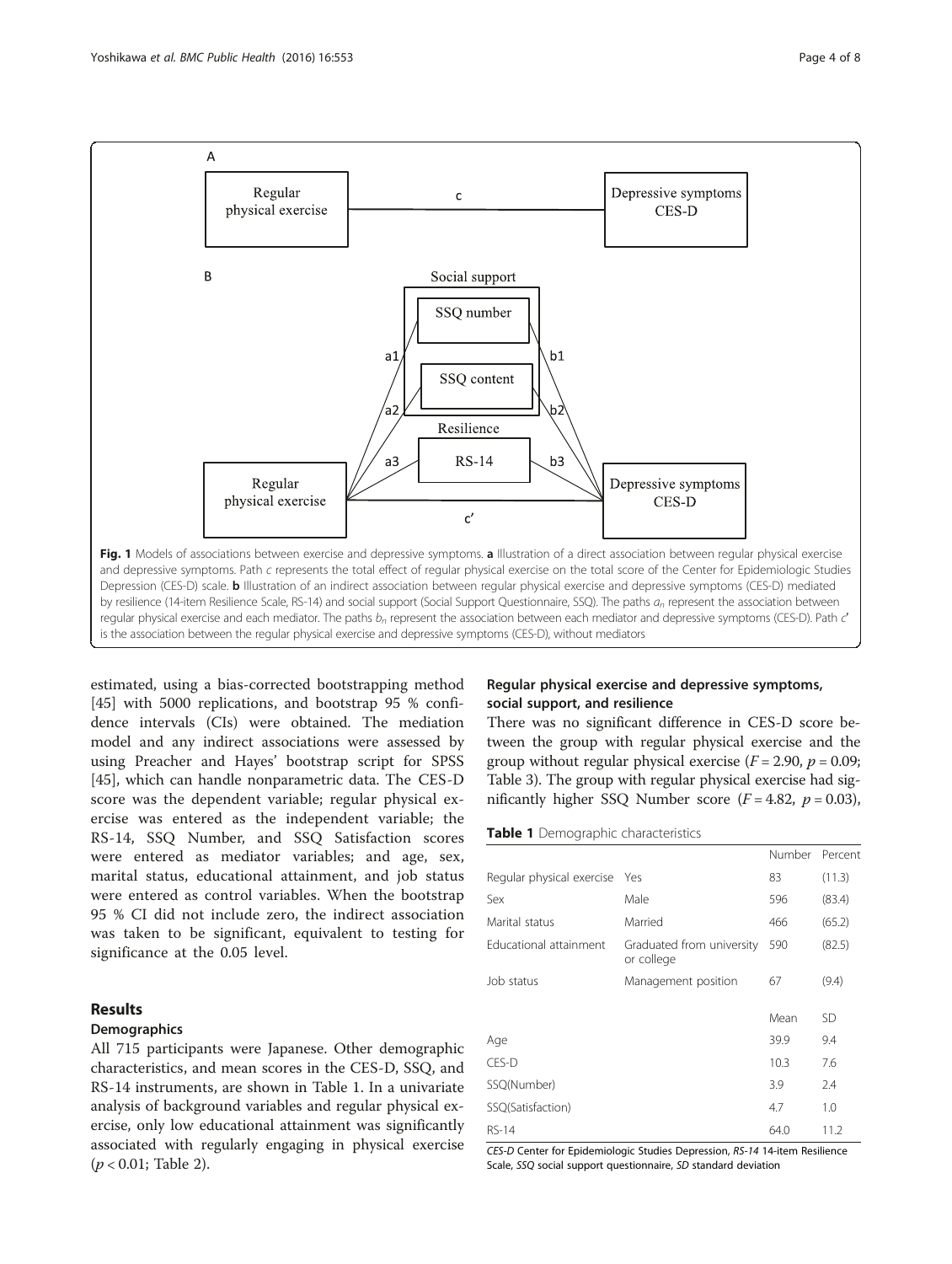<span id="page-4-0"></span>Table 2 Univariate analysis of the relationship between demographic variables and regular physical exercise

|                                      |        | Regular physical exercise |        |                         |        |                |  |
|--------------------------------------|--------|---------------------------|--------|-------------------------|--------|----------------|--|
|                                      |        | Yes<br>$n = 83(11.8%)$    |        | No<br>$n = 632(83.2 %)$ |        |                |  |
|                                      |        |                           |        |                         |        |                |  |
|                                      |        | Mean                      | (SD)   | Mean                    | (SD)   | $\overline{p}$ |  |
| Age                                  |        | 39.9                      | (9.3)  | 39.9                    | (9.8)  | 0.96           |  |
|                                      |        | $\Gamma$                  | (% )   | $\mathsf{n}$            | (% )   | p              |  |
| Sex                                  | Male   | 75                        | (12.6) | 521                     | (87.4) | 0.06           |  |
|                                      | Female | 8                         | (6.7)  | 111                     | (93.3) |                |  |
| Married                              | yes    | 52                        | (62.7) | 414                     | (65.5) | 0.63           |  |
|                                      | no     | 31                        | (12.4) | 218                     | (87.6) |                |  |
| Graduated from university or college | yes    | 58                        | (9.8)  | 532                     | (90.2) | $< 0.01*$      |  |
|                                      | no     | 25                        | (20.0) | 100                     | (80.0) |                |  |
| Management position                  | yes    | 6                         | (9.0)  | 61                      | (91.0) | 0.69           |  |
|                                      | no     | 77                        | (11.9) | 571                     | (88.1) |                |  |

\*p < 0.05. Regular physical exercise: yes, frequency of relatively hard exercise, more than 20 min, three or more times per week; no, lower frequency or intensity of exercise

SSQ Satisfaction score  $(F = 6.68, p = 0.01)$ , and RS-14 score ( $F = 6.01$ ,  $p = 0.01$ ).

# Indirect association between regular physical exercise and depressive symptoms through social support and resilience

The results of the regression analysis using Preacher and Hayes' bootstrap script are as follow. There was no significant association between regular physical exercise and CES-D score (c path:  $B = -1.51$ , SE = 0.89,  $p = 0.09$ ). After controlling for all mediator variables, SSQ Number score, SSQ Satisfaction score, and RS-14 score, no significant association remained between regular physical exercise and CES-D score (c′ path:  $B = -0.17$ , SE = 0.72,  $p = 0.81$ ). Regular physical exercise was significantly associated with SSQ Number score ( $a_1$  path: B = 0.6, SE = 0.28,  $p = 0.03$ ), SSQ Satisfaction score  $(a_2 \text{ path: } B = 0.29, \text{ SE} = 0.11, p < 0.01),$ and RS-14 score  $(a_3 \text{ path: } B = 3.20, \text{ SE} = 1.30, p = 0.01).$ CES-D score was significantly associated with SSQ Number

Table 3 Depressive symptoms, social support, and resilience in the groups with and without regular physical exercise

|                   | Regular physical exercise |        |                   |        |      |         |
|-------------------|---------------------------|--------|-------------------|--------|------|---------|
|                   | Yes                       |        | No                |        |      |         |
|                   | $n = 83(11.9%)$           |        | $n = 632(83.2 %)$ |        |      |         |
|                   | Mean                      | (SD)   | Mean              | (SD)   | Fª   | $p^a$   |
| CES-D             | 9.2                       | (7.4)  | 10.4              | (7.6)  | 2.90 | 0.09    |
| SSQ(Number)       | 4.4                       | (2.5)  | 3.8               | (2.3)  | 4.82 | $0.03*$ |
| SSQ(Satisfaction) | 5.0                       | (0.8)  | 4.7               | (1.0)  | 6.68 | $0.01*$ |
| $RS-14$           | 66.5                      | (12.8) | 63.7              | (10.1) | 6.08 | $0.01*$ |

CES-D center for epidemiologic studies depression, RS-14 14-item Resilience Scale, SSO social support questionnaire, SD standard deviation

score ( $b<sub>1</sub>$  path: B = 0.6, SE = 0.28,  $p$  = 0.03), SSQ Satisfaction score ( $b_2$  path: B = -1.63, SE = 0.26,  $p < 0.01$ ), and RS-14 score ( $b_3$  path: B = -0.30, SE = 0.02,  $p < 0.01$ ).

The bootstrapping results revealed that there was a significant negative indirect association between physical exercise and CES-D score through the SSQ Number score (bias-corrected and accelerated confidence interval (BCACI)= −0.61 to −0.0350; 95 % confidence interval (CI)), SSQ Satisfaction score (BCACI = −0.92 to −0.18; 95 % CI), and RS-14 score (BCACI = −1.89 to −0.094; 95 % CI).

### **Discussion**

We investigated the association between physical exercise and depressive symptoms, social support, and resilience in Japanese workers. The participants in the current study were mainly men who were highly educated and worked for a large Japanese company that provides good job security and a relatively good balance of effort and reward. Only 11.6 % of participants indicated that they engage in regular physical exercise, which we defined as at least 20 min, three or more times per week, as recommended by the guidelines for treating depressive disorders from the Japanese Society of Mood Disorders.

CES-D scores were numerically lower in participants who engaged in regular physical exercise, but this did not reach statistical significance in the ANCOVA analysis. This result does not seem to support previous findings, which demonstrated a benefit of physical exercise on depressive symptoms [\[7](#page-6-0), [46, 47\]](#page-7-0). This might be because our participants did not have depressive symptoms severe enough to prevent them from performing the routine duties of their company jobs. Accumulated evidence supports depression as a continuum of disorders, with severity being the only difference between

<sup>&</sup>lt;sup>a</sup>Adjusted for age, sex, marital status, educational attainment, and job status  $*$   $p < 0.05$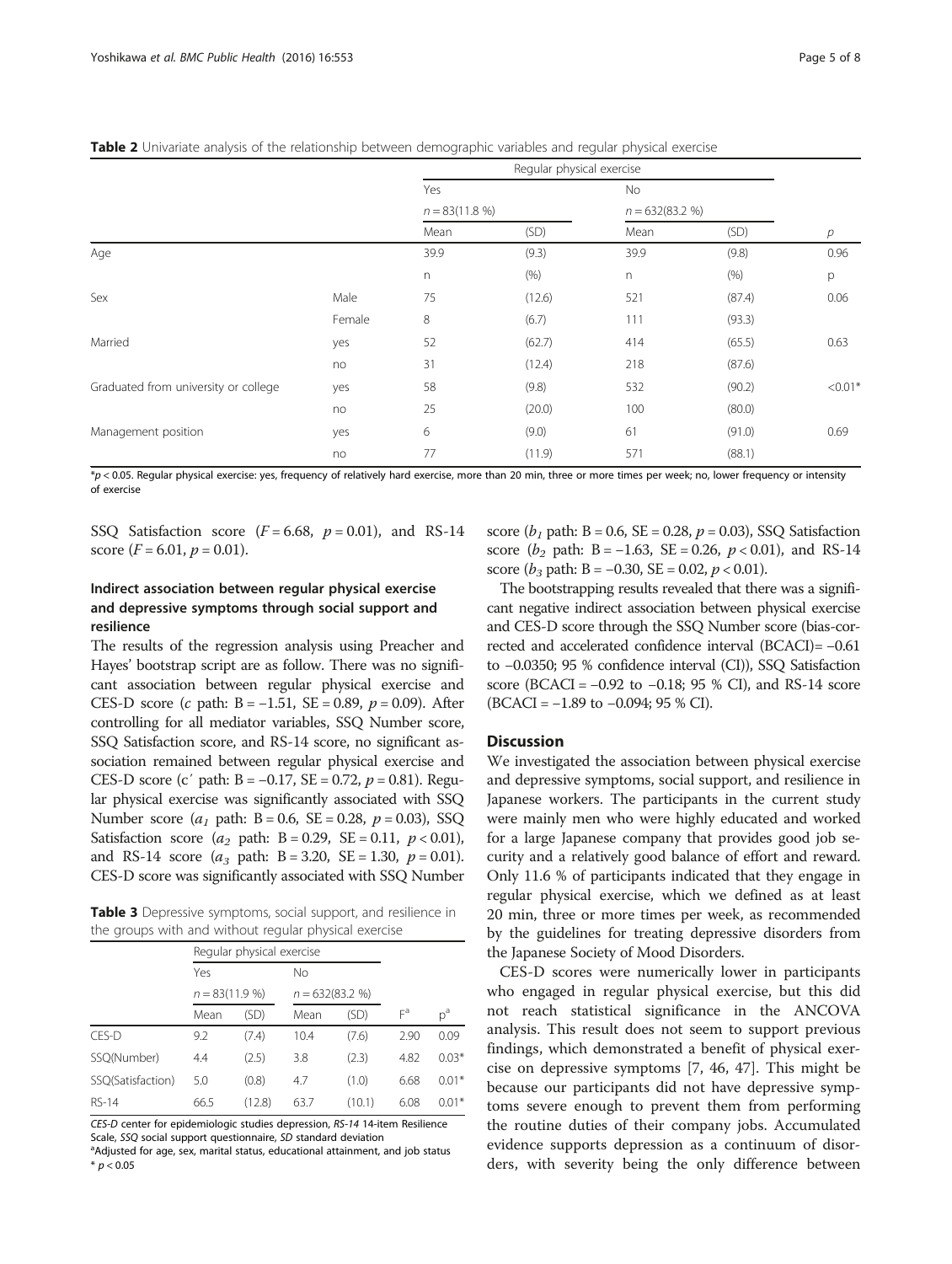major depression and minor depression [[48\]](#page-7-0). Consistent with our results, a previous randomized, controlled, intervention study of a workplace physical exercise program for white-collar employees with minimal symptoms of depression did not show a statistically significant improvement compared with a control group [\[9](#page-7-0)]. Thus, exercise might have more limited effects in individuals with mild depressive symptoms.

Another possible explanation for our results is the dose of physical exercise. There have been several studies showing a U-shaped association between physical exercise and depressive symptoms [[49](#page-7-0)–[51](#page-7-0)]. The risk of depressive symptoms was found to gradually decrease from no exercise to a high dose of leisure-time exercise (16.5 to <25 metabolic equivalent [MET] hours per week), and then to slightly increase again at a very high dose (above 25.5 MET hours per week) in a cohort study of Japanese company workers [\[49\]](#page-7-0). A U-shaped association was also found between vigorous-intensity exercise and depressive symptoms in a cohort study of American Black women, with the greatest risk reduction (18 %) occurring at 3–4 h per week of vigorous exercise [\[50\]](#page-7-0). The dose of physical exercise in the present study therefore may not be enough to alleviate depressive symptoms, or very high doses of exercise in some participants might have attenuated the benefits of exercise on depressive symptoms.

However, the result of the current study suggest that regular exercise might have a benefit on depressive symptoms in the workplace through social support and resilience. The ANCOVA analysis indicated that participants engaging in regular exercise had significantly higher social support and resilience compared with those who did not engage in regular physical exercise. Furthermore, in the mediation analysis, the bootstrap result showed a statistically significant indirect association between depressive symptoms and physical exercise through resilience and social support. Although our results did not meet the statistical framework in which Baron and Kenny [\[44\]](#page-7-0) defined mediation as occurring if the  $a_n$ ,  $b_n$ , c paths are significant and the c' path is not significant, because the  $c$  path was not significant in our analysis, some authors have proposed that a significant total effect is not necessary to show mediation if the indirect effect is significant [[52](#page-7-0), [53](#page-7-0)]. Thus the findings of this study were not inconsistent with the hypothesis that regular physical exercise attenuates depressive symptoms in part by promoting social support and resilience, but further investigation is warranted.

Chou reported a beneficial effect of Tai Chi, a traditional Chinese exercise, on depressive symptoms, but found that the effect disappeared when changes in social support were controlled for, indicating that social support might be partly responsible for the effect of the exercise on depressive symptoms. Many kinds of physical

exercise need a supervisor or instructor, some require a partner, and some are played in groups or teams. The improvements in mental health following physical exercise are at least partly related to the mutual support and social relationships that are provided when participating in physical exercise with others [[54\]](#page-7-0).

Although there are several lines of evidence linking resilience to regular physical exercise, to the best our knowledge, this is the first study to investigate the association between regular physical exercise and resilience by using a validated resilience scale. In this study, only 11.6 % of participants engaged in regular physical exercise. It might not be easy for a busy company worker to get into the habit of regular physical exercise. Substantial drop-out rates have been reported in studies of physical exercise interventions [[7\]](#page-6-0), and sustaining physical exercise as a fitness habit for the long term is difficult, although it is important for preventing depressive symptoms [[55](#page-7-0)]. Developing the habit of physical exercise itself might reinforce self-esteem because it is a difficult accomplishment; this is one proposed mechanism for the effect of physical exercise on depressive symptoms [[56](#page-7-0)]. Interventional studies for the prevention of depression might also produce resilience even in the absence of a significant change in depressive symptoms themselves. In fact, several approaches that increase resilience, such as well-being therapy, are used to treat depression, not by attenuating and preventing negative symptoms but by promoting positive emotions in order to increase psychological well-being [[57](#page-7-0)–[60\]](#page-7-0).

Our study had several limitations. First, due to the cross-sectional nature of the study design, causal relationships between the factors could not be determined. It is also possible that social support and resilience attenuated the depressive symptoms through regular physical exercise, rather than the effects of exercise being mediated by social support and resilience. However, the findings of the current study do not seem to support such mediation models, because the association between regular physical exercise and depression (b path) was weaker than the association between resilience and depressive symptoms and did not reach statistical significance. There are also possible mutual or bidirectional associations among physical activity, social support, and resilience. These associations might be helpful for developing the habit of physical exercise. Second, a response rate was not satisfactory; we could not exclude the risk of the bias. Those who were depressed and sedentary might be reluctant to participate in the research compared with those were not depressed and active such as with regular physical exercise. These biases may attenuate the association among regular exercise, resilience, and depression. No statistically significant difference in CES-D score between the group with regular physical exercise and the group without regular physical exercise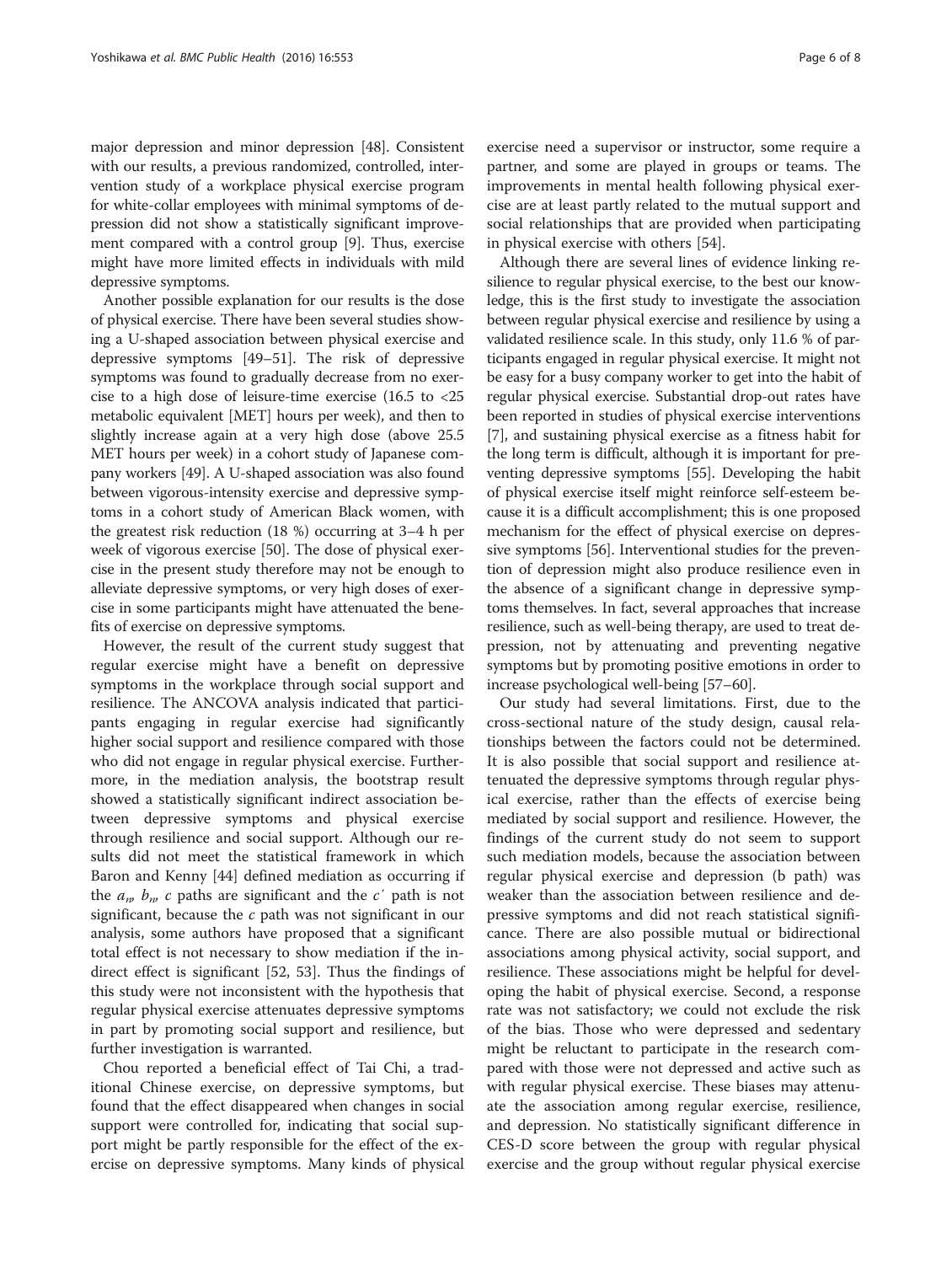<span id="page-6-0"></span>in current study might be due to this low response rate. Third, the participants were mainly men, they were highly educated, and they worked for a large Japanese company that provides good job security and a relatively good balance of effort and reward. The company worker from a single large company may be a vulnerable subject and have a potential about deviated report. These characteristics leave open the possibility that the participants are not representative of workers more generally. Further studies should be conducted in a community level or a multi-company level. Forth, information on the frequency of exercise was self-reported, and nondifferential misclassification may be inevitable and could attenuate the observed associations. Finally, residual confounding by uncontrolled or unmeasured factors may have distorted genuine associations.

### Conclusion

We assessed the association between regular physical exercise, which is recommended by guidelines for maintaining health, and depressive symptoms in Japanese company workers, taking into account social support and resilience. The results suggest that regular physical exercise might not affect depressive symptoms directly, but might attenuate depressive symptoms indirectly through social support and resilience. In conclusion, the findings of the current study are not inconsistent with regular exercise providing a benefit for reducing depression through social support and resilience, but further investigation is warranted.

### Abbreviations

ANCOVA, analysis of covariance; BCACI, bias-corrected and accelerated confidence interval; CES-D, The Center for Epidemiologic Studies Depression; CI, confidence interval; RS-14, 14-item resilience scale; SSQ, Short version of Social Support Questionnaire

#### Acknowledgments

The authors thank Koichi Iwata and Toshinari Saeki for their cooperation with the research. We also express special thanks to Mss. Akutsu and Kamoshida for data management and to all participants in this study. We also thank Masami Kashimura for his advice on statistical issues. Dr Yoshikawa has received research support from a Research Promotion Grant of Nippon Medical School and has received lecture fees from Dainippon Pharmaceutical Co., Ltd. and Mochida Pharmaceutical Co., Ltd. Dr. Nishi has received research grants from the Japan Society for the Promotion of Science, the National Center of Neurology and Psychiatry Japan, and Japan Agency for Medical Research and Development, and lecture fees from NTT DoCoMo, Inc., and Otsuka Pharmaceutical Co., Ltd. Dr. Matsuoka has received research support from the Japan Science and Technology Agency, CREST; an Intramural Research Grant for Neurological and Psychiatric Disorders from the National Center of Neurology and Psychiatry Japan, a grant from Pfizer Health Research Foundation; and lecture fees from Ono Pharmaceutical Co. Ltd., Mochida Pharmaceutical Co. Ltd., Takeda Pharmaceutical Company Ltd., Suntory Wellness Ltd., DHA & EPA Association, and Otsuka Pharmaceutical Co., Ltd.

#### Funding

This study was supported by grants from the Foundation for Total Health Promotion and CREST, Japan Science and Technology Agency.

#### Availability of data and materials

Not be shared. All the data sets are not deposited in publicly available repositories because when this research plan was approved by the institutional review boards of both the National Disaster Medical Center and the companies, these matter was not included and not discussed. Therefore, we did not obtain consent from the participants about this matter. Furthermore, we have thought that this matter has potentially sensitive topic for companies, which are not willing to disclose their employee's data in details.

#### Authors' contributions

The authors alone are responsible for the content and writing of the paper. EY participated in the study to a significant extent and worked on study conception and design; data collection and carried out the development of this manuscript and data analysis. DN participated in the study to a significant extent and worked on study conception and design; data collection, analysis, interpretation and in drafting and editing the manuscript. YM participated in the study to a significant extent and worked on study conception and design; data collection, in drafting and editing the manuscript. All authors contributed to the intellectual content of the article and read and approved the submitted manuscript.

#### Competing interests

The authors declare that they have no competing interests.

#### Consent for publication

Not applicable.

#### Ethics approval and consent to participate

This study was approved by the institutional review boards of both the National Disaster Medical Center and the companies. All participants have provided written informed consent.

#### Author details

<sup>1</sup>Department of Neuropsychiatry, Nippon Medical School Tama Nagayama Hospital, 1-7-1 Nagayama Tama City, Tokyo 206-8512, Japan. <sup>2</sup>Department of Neuropsychiatry, Nippon Medical School, 1-1-5 Sendagi, Bunkyo, Tokyo 113-8602, Japan. <sup>3</sup> Department of Psychiatry, National Disaster Medical Center, 3256 Midoricho, Tachikawa, Tokyo 190-0014, Japan. <sup>4</sup> Department of Mental Health Policy and Evaluation, National Institute of Mental Health, National Center of Neurology and Psychiatry, 4-1-1 Ogawahigashi-cho, Kodaira, Tokyo 187-8553, Japan. <sup>5</sup> Division of Health Care Research, Center for Public Health Sciences, National Cancer Center, 5-1-1 Tsukiji, Chuo-ku, Tokyo 104-0045, Japan.

### Received: 4 December 2015 Accepted: 29 June 2016 Published online: 12 July 2016

#### References

- 1. Adler DA, McLaughlin TJ, Rogers WH, Chang H, Lapitsky L, Lerner D. Job performance deficits due to depression. Am J Psychiatry. 2006;163:1569–76.
- 2. Bültmann U, Rugulies R, Lund T, Christensen KB, Labriola M, Burr H. Depressive symptoms and the risk of long-term sickness absence: a prospective study among 4747 employees in Denmark. Soc Psychiatry Psychiatr Epidemiol. 2006;41:875–80.
- 3. Mykletun A, Overland S, Dahl AA, Krokstad S, Bjerkeset O, Glozier N, Aarø LE, Prince M. A population-based cohort study of the effect of common mental disorders on disability pension awards. Am J Psychiatry. 2006;163:1412–8.
- 4. Luppa M, Heinrich S, Angermeyer MC, König H-H, Riedel-Heller SG. Cost-of-illness studies of depression: a systematic review. J Affect Disord. 2007;98:29–43.
- 5. Cuijpers P, Smit F, Oostenbrink J, de Graaf R, Ten Have M, Beekman A. Economic costs of minor depression: a population-based study. Acta Psychiatr Scand. 2007;115:229–36.
- 6. Bonde JPE. Psychosocial factors at work and risk of depression: a systematic review of the epidemiological evidence. Occup Environ Med. 2008;65:438–45.
- 7. Rimer J, Dwan K, Da L, Ca G, Mcmurdo M, Morley W, Ge M. Exercise for depression. Cochrane Database Syst Rev. 2012;7:CD004366. doi[:10.1002/](http://dx.doi.org/10.1002/14651858.CD004366.pub5) [14651858.CD004366.pub5](http://dx.doi.org/10.1002/14651858.CD004366.pub5).
- 8. Atlantis E, Chow C-M, Kirby A, Singh MF. An effective exercise-based intervention for improving mental health and quality of life measures: a randomized controlled trial. Prev Med (Baltim). 2004;39:424–34.